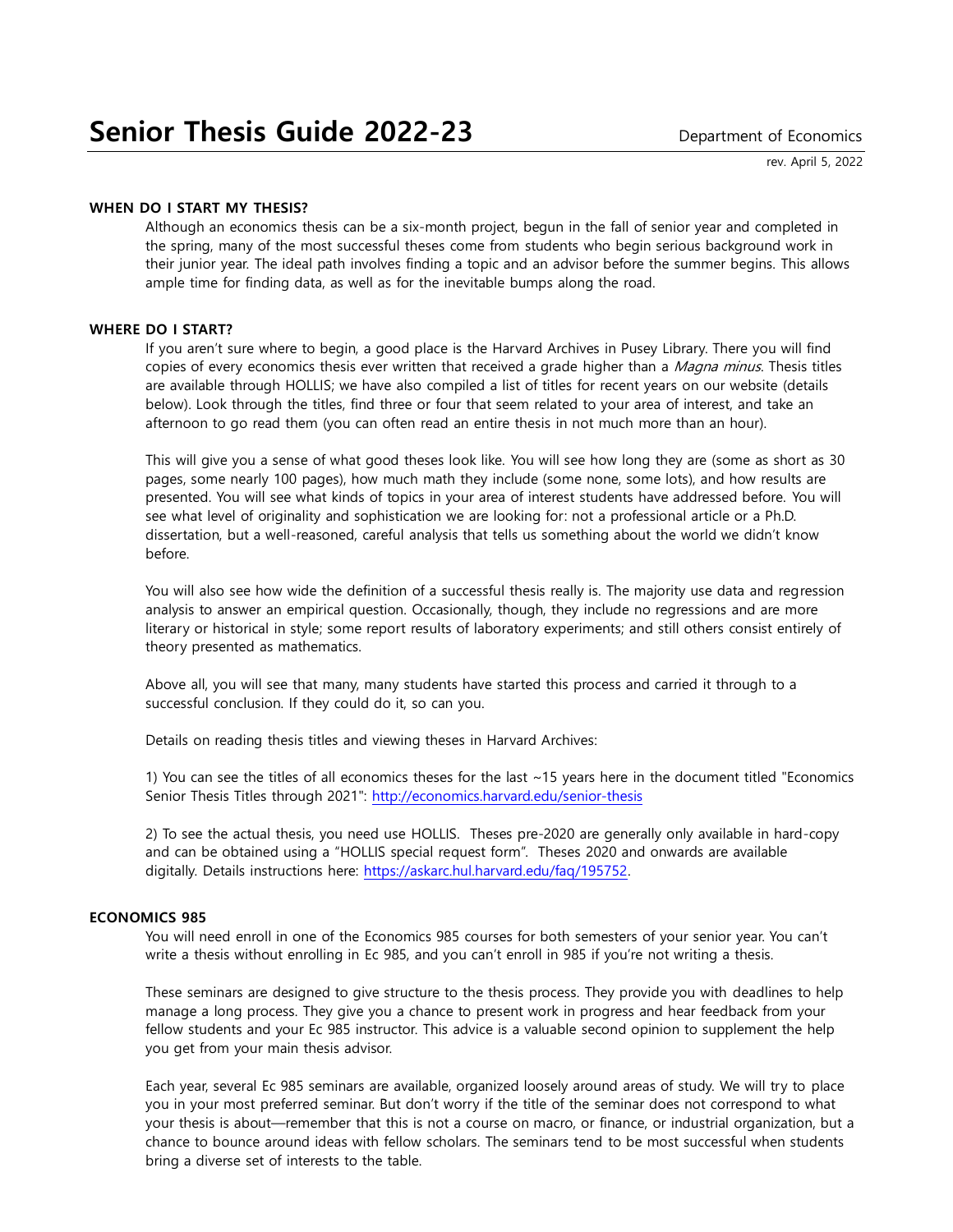Ec 985 counts as a full-year course even though it doesn't meet after the theses have been submitted in mid-March. Every Ec 985 student must turn in a roughly 25-page thesis draft representing their work-in-progress in December. A copy must be given to your 985 seminar leader and your advisor.

The Ec 985 seminars begin meeting during the first week of classes in the Fall, after you submit your preferences for the seminars. If you are even remotely considering writing a thesis, you should enroll and begin attending one of the seminars. It is much easier to switch seminars or decide to drop than to try to pick up the process midstream.

Occasionally, something prevents a student from carrying a thesis through to completion. If in January you decide that you won't be able to finish the thesis, you can "Divide with Credit" Ec 985 and receive credit for the first semester of Ec 985.

Students who plan to graduate off-cycle can write a thesis "out of sequence." That is, they begin writing in the spring and turn in their thesis in the fall. The equivalent of Ec 985 for these students is a course called Economics 990. If you think you may be writing a thesis out of sequence, you should talk to one of the Economics Department Concentration Advisors. For those enrolled in the Ec 990 (the off-cycle equivalent), theses are due on the last day of reading period in December.

# **FINDING A TOPIC**

Finding a research question that is interesting to you, interesting to other economists, has not been answered already, and can feasibly be addressed in six months of active research is not an easy task. Many students find that this is one of the hardest parts of the process.

The first step is to recognize that this is perhaps the single most important stage of the thesis process. If you find a topic that sincerely interests you, the rest of the process will be enjoyable and probably less difficult than you think. If you set out to spend six months working on something that only half catches your interest, it will likely be much less enjoyable.

It is natural to think that the time commitment to your thesis will grow gradually: You will work at a leisurely pace in the fall, step it up in December and January, and really pour in the hours the last couple of months before the thesis is due. However, as hard as it is to do, you need to adopt a sense of urgency now. Be prepared to spend many hours each week on your thesis, all along the way. Procrastination kills theses.

Avoid the temptation to narrow your search too much too fast. Well-trained Harvard students tend to start with specific, well-formed research questions. Well-trained economists, however, also know that in a search process choosing the first option you see can have serious costs. The way to find a good topic is to go through 2 or 5 or 10 not-so-good ones (and a few more that you thought were really great but turned out not to be).

Ask yourself what broad subject areas interest you the most: Electricity deregulation in California? Dollarization in Latin America? Education in developing countries? The role of psychology on investment decisions? The search at this point should be more specific than a subfield (e.g., "I'm interested in the environment") but less specific than a real research question ("Have pollution policies in China impacted the incidence of respiratory illness in urban areas?").

Once you have one or two or three broad topic areas, read. Not just economics literature, but newspapers, The Economist, political science journals, and anything else you can get your hands on that seems relevant. You want to know what questions people who care about this subject think are important. What things seem like puzzles that people don't understand? You also want to know what kinds of evidence people have brought to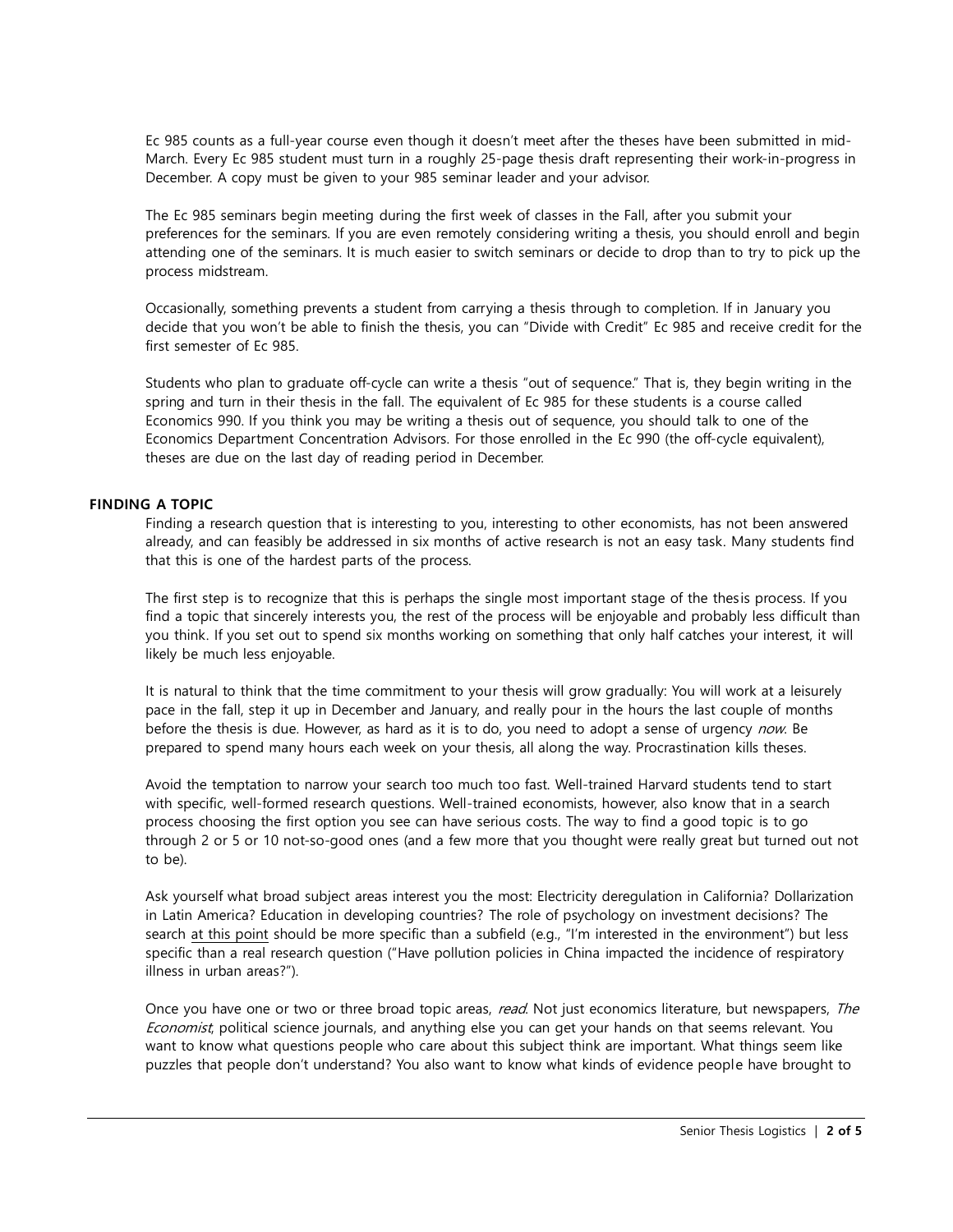bear on these questions before. What information do reporters writing about this draw on? Do they really have evidence to back up their claims?

As far as economics literature goes, you don't have to read papers in detail at this point. You want to get a general sense of what kinds of questions economists seem to think are important, how they have gone about trying to answer those questions, and what kinds of data they have brought to bear. Read abstracts, introductions, and sections on data and empirical methodology. Also, read survey articles in the *Journal of* Economic Perspectives and the Journal of Economic Literature. These tend to be very accessible and give a clear, thorough overview of relevant research.

After a couple of weeks of this, you will be something of an expert! Start brainstorming specific research questions. List lots of them. Talk about them with your teaching fellows, friends, family members, and professors (more about professors below). If you can explain your topic to a non-economist, that's a good sign. If they think it's interesting, that's a  $very$  good sign.

Eventually, you'll be able to write down two or three questions that seem interesting, specific, and (to the best of your knowledge) have not been answered before. At this point you can congratulate yourself. You are ready to dig into the serious research.

# **FINDING AN ADVISOR**

As soon as you can articulate a handful of broad subject areas that interest you, you should talk with faculty members. The goal should be to talk to as many as possible. Don't worry at this point about who will be the advisor. Send e-mails (keep these short; save the details for talking in person) and make appointments. We have the largest, most diverse economics faculty in the world—this is your chance to take advantage of it. You don't need an excuse or special permission or to have taken their course. Faculty love talking about research and creative ideas, especially with motivated, curious students. You can browse potential advisors using the "Sortable Advisor List" on our website: <http://economics.harvard.edu/senior-thesis>

When meeting with faculty, you should be prepared to talk in detail about your areas of interest. If you can hand them a single page summarizing these interests, all the better—they may or may not read it, but it helps you organize your thoughts and be prepared. Once again, at this point you needn't propose specific research questions. You want to find out what parts of this topic they find interesting, what work has been done, and what direction they think you should go in next.

At the same time, you will be getting to know them. You will see who seems most interested in your topic and who you connect with personally. You should read over their CVs and a few of their recent papers before meeting with them to have a sense of their interests and why they might be a good fit for your thesis topics of interest. You should ask them questions about their own work—whether specific or just "what kinds of things are you working on these days?" Faculty members always enjoy talking about their research.

At some point—ideally during spring of junior year but definitely by the end of September—you should choose the one faculty member with whom you seem to connect the best and ask him or her to be your official advisor. Any faculty member who is in Cambridge or Boston and has an economics PhD can potentially advise a thesis. So you can ask not only our own faculty, but faculty at the Business School, Kennedy School, M.I.T., and beyond.

Professors rarely say no to students who they perceive to be serious and genuinely interested in a topic. But if you are having trouble getting a faculty member to advise you, please reach out to the Economics Concentration Advisors or to Jeffrey Miron, the Economics Department Director of Undergraduate Studies.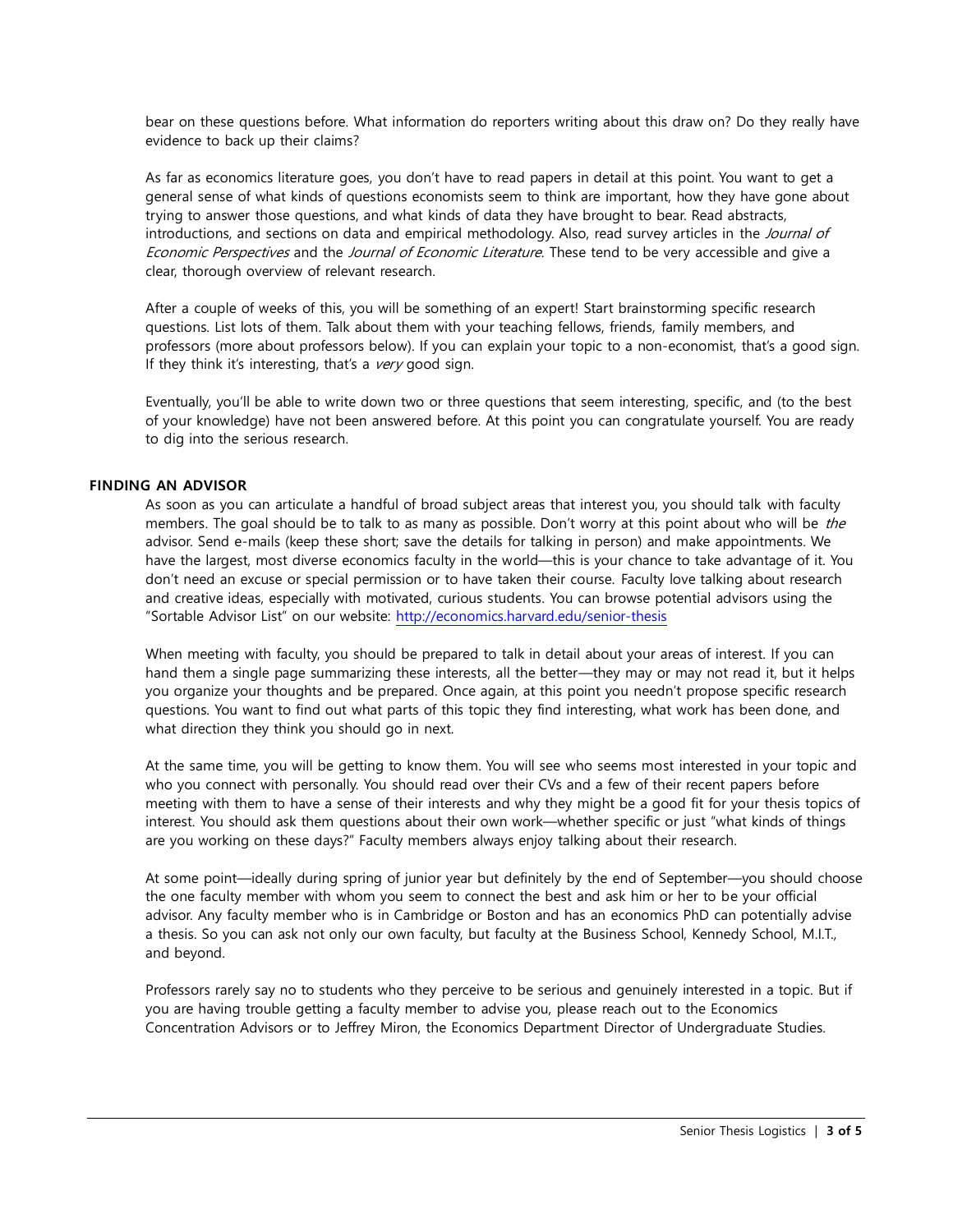# **WRITING IT UP**

In economics, as most everywhere in life, writing matters. Read a small book called Economical Writing by Deirdre McCloskey; the advice is invaluable. Look also at the Writing Economics handbook, which you used during Ec 970 (available on the Senior Thesis page): [http://economics.harvard.edu/senior-thesis.](http://economics.harvard.edu/senior-thesis)

Formatting guidelines for the thesis are also available on the Senior Thesis page. You will also discuss key aspects of writing and style during your Ec 985 meetings.

#### **CONCLUDING ADVICE**

Remember that your thesis will almost certainly not follow the path you expect. You may set out to answer one question, find that what interests you is a second one, abandon that for lack of data, and then stumble onto a third. This is what research is about.

Most importantly, remember that **we are all here to help you**. This includes faculty, teaching fellows, concentration advisors, and administrators. If you have any questions or concerns, please feel free to reach out to any of us anytime.

#### **SENIOR THESIS 2021-22: OVERVIEW**

| <b>Course Registration</b> | Attend the mandatory Senior Thesis Interest Meeting. You will submit your Ec 985<br>preferences this week.                                                                                                                                                                                                                                                       |
|----------------------------|------------------------------------------------------------------------------------------------------------------------------------------------------------------------------------------------------------------------------------------------------------------------------------------------------------------------------------------------------------------|
|                            | Ec 985 lottery results will be announced, and you can enroll in the relevant seminar.                                                                                                                                                                                                                                                                            |
| Early September            | Ec 985 seminars begin. You should be finalizing a thesis topic and advisor. Start assembling<br>a bibliography of relevant sources and exploring data availability.                                                                                                                                                                                              |
| Mid-September              | You should be formalizing your thesis question, reading the literature, brainstorming<br>specific approaches to the analysis, and looking for data (if applicable).                                                                                                                                                                                              |
| <b>Fifth Monday</b>        | Deadline to turn in the thesis registration form with your advisor's signature to the<br>Economics Undergraduate Office (econundergrad@fas.harvard.edu) by 5pm ET. Anyone<br>without a thesis advisor by this date (add/drop deadline) must drop Ec 985 and the<br>thesis.                                                                                       |
| Mid-October                | Have your data in hand and have plans for the type of analysis you'll be doing.                                                                                                                                                                                                                                                                                  |
| Early December             | Turn in a 25-page thesis draft to your Ec 985 instructor and give a copy to your<br>advisor. This will consist of the first chapters of the thesis: laying out the question,<br>describing others work and your own approach, outlining the theory, and describing the<br>data along with some preliminary empirical results. Expect to revise it substantially. |
| December 7                 | Theses for Ec 990 students due by 4pm.                                                                                                                                                                                                                                                                                                                           |
| Early Spring               | You have until the add/drop deadline (fifth Monday) to divide Ec 985 with credit for the<br>first semester's work. If you would still like to be considered for Departmental honors via<br>the "Advanced Course Track," please inform your concentration advisor.                                                                                                |
| Late January               | Work hard. Decide what results to report and how to present them in the thesis. The<br>sooner you have this done, the longer you'll have to write up the results.                                                                                                                                                                                                |